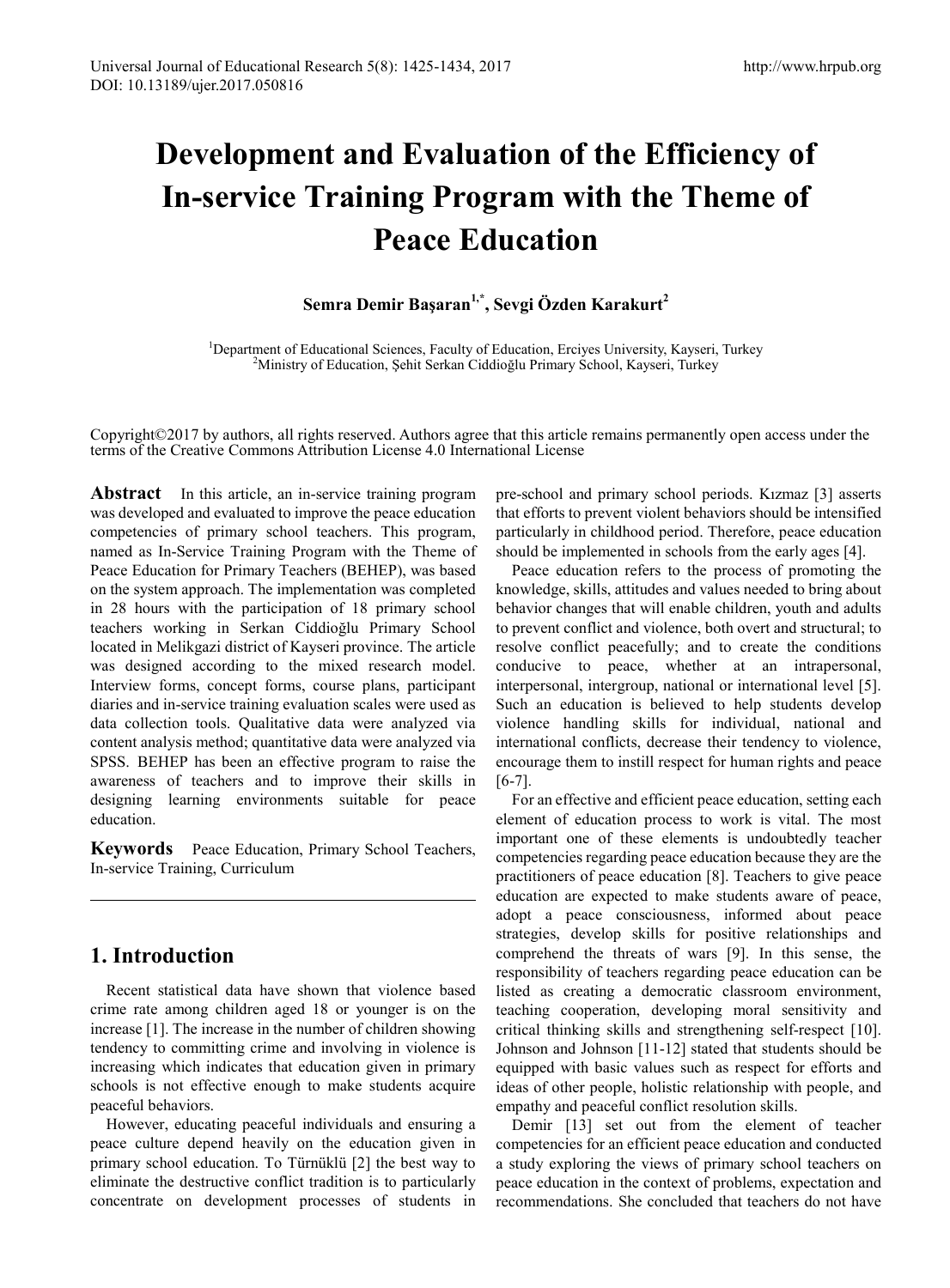the necessary knowledge, skills and awareness regarding peace education. Teachers, whose views were explored within the scope of the study, highlighted the fact that they are not competent enough for peace education and they need to be trained about this issue. Moreover, majority of teachers agreed that this training should not be theoretical but practical. Results of this study indicated that primary school teachers are eager to participate in any training activities regarding peace education. The article conducted by Demir [13] revealed that descriptive studies on peace education in Turkey are limited. Thus, this article functions as needs analysis since it revealed the needs for peace education.

Professional knowledge, skills, attitudes and habits, whose deficiencies are proved, are provided by in-service training activities [14]. To Dori and Herscovitz [15]; in-service trainings keep the teachers away from the mindset of conveying information and help them adopt new and student-centered approaches. An effective in-service training program needs to be based on teachers' needs, provide content specified in accordance with the objectives with mainly practice and have evaluative studies at the end of the training [16-17-18]. It is possible that in-service trainings with such qualities will contribute positively to teachers' personal and professional improvements [19].

Purpose of this article is to reveal whether In-Service Training Program with the Theme of Peace Education for Primary Teachers (BEHEP), which was designed according to peace education needs of primary school teachers, is effective in enhancing primary school teachers' competencies regarding peace education. The aim of the developed training program is to create an awareness in primary school teachers regarding peace education and enhance their knowledge and skills in relevant terms.

To this end, questions below were tried to be answered:

1. Is BEHEP efficient in enhancing concept knowledge of primary school teachers regarding peace education?

2. Is BEHEP efficient for primary school teachers in designing classroom environments appropriate for peace education?

3. What are the views of primary school teachers on implementation process of BEHEP?

4. What are the recommendations and expectations of primary school teachers regarding BEHEP?

# **2. Method**

## **2.1. Research Model**

Mixed research model with dominant/non-dominant research design was employed in this study. Qualitative research method was prioritized in the study and quantitative data were used to support qualitative data.

# **2.2. Study Group**

Study group covers 18 primary school teachers working in Şehit Astsubay Serkan Ciddioğlu Primary School in Kayseri

province during 2013-2014 academic year. The school was selected mostly because the district where the school is allowing migrants constantly. Therefore, the school has a variety of student profiles which increases the possibility of conflicts and disagreements. Moreover, primary school teachers' working in the school participation in SWOT analysis is important to meet the revealed needs of teachers regarding this issue.

## **2.3. Data Collection Tools**

Five different data collection tools were used in the article. **Interview Form:** Semi-structured interview method, one of the qualitative research methods, was employed in this study. Semi-structured interview form covered fourteen questions prepared by the researcher. Internal validity of the scale was ensured by faculty members working in Faculty of Education in Erciyes University. After receiving the views of participants following pilot study, interview form was finalized

**Peace Education Concept Form**: Peace Education Concept Form was developed in order to determine the influence of BEHEP implementation on conceptual knowledge of participants. This process was finalized through the following phases; (1) creating a concept pool regarding peace education, (2) evaluating the concepts with three field experts in terms of relatedness and comprehensiveness, (3) excluding certain concepts and (4) finalizing the form covering seven concepts.

Participant Diaries: Participants were made to record their views on BEHEP activities at the end of each practice day. These are **(1)** *Course Plans;* following BEHEP, each participant was asked to prepare a course plan to reveal important clues concerning their conceptual comprehension levels and how they will convey what they have learnt to students, **(2)** *In-Service Training Evaluation Scale;* quantitative data of the study were obtained via In-Service Training Programs Evaluation Scale developed by Tekin and Yaman [20]. The scale has two dimensions and 28 items. It is a five point Likert type scale with Cronbach Alpha value of 0.940. The scale was named as BEHEP Evaluation Scale in the study).

## **2.4. Data Collection Process**

System model was employed in BEHEP development study. System approach model covers analysis, design, development, implementation and evaluation phases [21-17-22-23-24]. Study process is given hierarchically below.

## 2.4.1. Needs Analysis

SWOT and document analyses, which were two of needs analysis methods, were employed for needs analysis phase of the study. In order to reveal primary school teachers' needs regarding peace education, a meeting was held with 18 teachers on  $15<sup>th</sup>$  of April in 2013. SWOT analysis and its purposes were explained. The form, which was designed for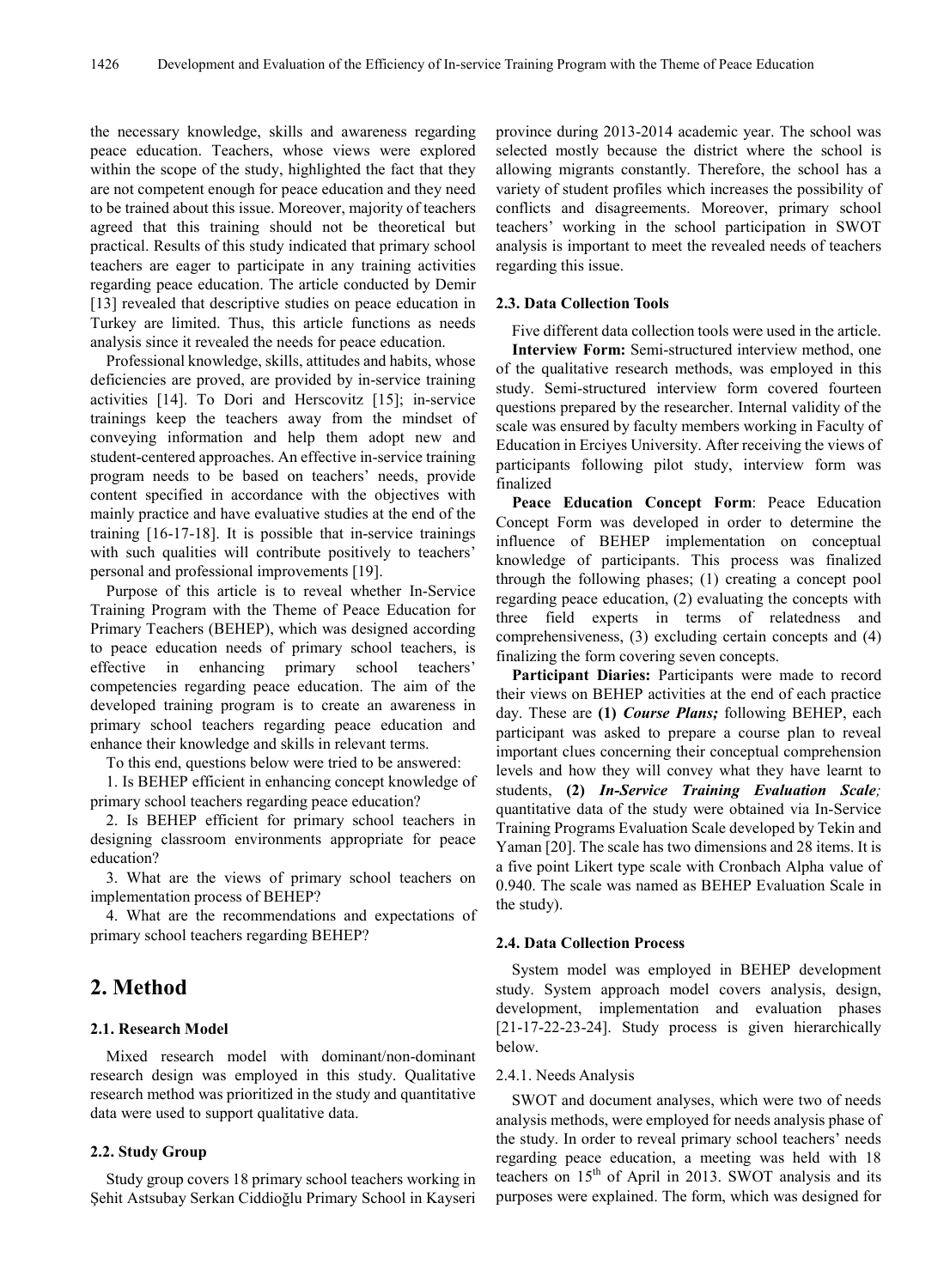teachers to write weak and strong situations, opportunities and risks while designing learning environments appropriate for peace education, was presented to teachers. Data were analyzed through descriptive analysis. According to teachers, strong aspects were patience, compassion, awareness on responsibilities, being against violence and experience. On the other hand, weak aspects were considered as having no time to improve themselves, being dependent on their habits, and lack of methodological and technical knowledge regarding constructivism. The difficulties which were thought to be encountered in practicing peace education were advanced ages which prevent learn new things, deficiency in teaching materials, limited time due to intensity of the curricula, communication gap between parents and teachers and financial conditions. Opportunities were expressed as being experienced, support of school management and internet. Risks were expressed as not being able to complete the content of curricula, the absence of peace education in curricula, and negative expressions of inspection organs (inspector).

In the review conducted within the scope of document analysis, it was seen that program development studies focusing on peace education in Turkey were generally devoted to students. In this sense, the article conducted by Demir [13] functions as a needs analysis for this study because it dwells on problems, expectation and recommendations of primary school teachers regarding peace education. In addition, peace education implementations addressing to teachers in other countries were analyzed [25-26-27].

## 2.4.2. Design

BEHEP design covers four phases: The *first phase* deals with program objectives taking into account the needs which were revealed as a result of needs analysis. The *Second phase* deals with content arrangement studies within the scope of general objectives of the program. In this sense, a literature review was conducted. It was seen that Peace Education Program Model (PEP) produced in Kester's [28] study, approaching peace education with five learning modules, is an appropriate approach to meet the needs of primary school teachers regarding peace education. The *third phase* deals with exploring which teaching model can be effective in implementing in-service training programs  $[22-21-23-29-26-30-27]$  and teaching experiences which will make teachers acquire objective behaviors determined for the end of the implementation. The *fourth phase* deals with time schedule specifying the dates, place, and hours for implementation to take place as well as notifying teachers on these issues.

## 2.4.3. Development

Program and measurement tools were prepared for BEHEP's pilot study. Stationary materials which to be used for practices, refreshments and drinks to be served during the intervals between sessions were supplied, and all the tools, instruments and materials were procured.

Implementation

1. **Pilot Study:** It is necessary to conduct a pilot study on a sample group similar to the actual sample group before conducting the main implementation. Thus, deficiencies of the program can be detected and necessary precautions are taken, and the program is finalized [23]. In this sense, a pilot study regarding BEHEP was conducted in Demir Karamancı Primary School in Melikgazi district of Kayseri province between the dates 24 June 2013 and 28 June 2013 when 2013-2014 academic year summer term seminars were being held. 19 primary school teachers participated in the study. 11 of them were females while 8 were males. The pilot study took 25 hours to complete. During the course of implementation, the researcher took observation notes to reveal the deficiencies of the program and whether the implementation was efficient or not. Moreover, the deficiencies of concept form, interview questions, participant diaries, course plans and BEHEP evaluation scale were detected. In this sense, some decisions were made to change the implementation date, add or exclude certain activities for certain modules, prefer interview method instead of focus group method and to modify certain interview questions.

2. **Main Implementation**: The main BEHEP implementation took place between the dates 09 September 2013 and 18 September 2013 in Şehit Piyade Astsubay Serkan Ciddioğlu Primary School in Melikgazi district of Kayseri province. 18 primary school teachers participated in the study. The implementation was completed in 28 hours. The implementation involved the modules constituting the content [1) Peace Module, 2) Violence and Alternatives Module, 3) Media and Peace Module, 4) Human Rights from A Gender Perspective Module, 5) Decision and Conflict Approaches in Teaching Module] and activities which were mainly based on cooperation because "team supported individualization" method was employed for the activities. Moreover, the process was ensured to be dynamic by setting learning process into work and relying on group interaction, cooperation and individual activities. Sitting plan was changed constantly in accordance with the activities. Groups of two, three and four were formed taking into account the quality of the activities. After completing 28-hour implementation process, participants were asked to express their knowledge and views regarding the efficiency of the program.

#### 2.4.4. Evaluation

In order to evaluate BEHEP's efficiency, qualitative and quantitative data were used.

### 1. Data Analysis

1.1. Qualitative Data Analysis: Content analysis method was employed to analyze the data obtained through qualitative data collection tools in the study. (1) Content analysis of peace education concept form was carried out by adding and changing certain codes in the code list which was created taking into account conceptual framework of peace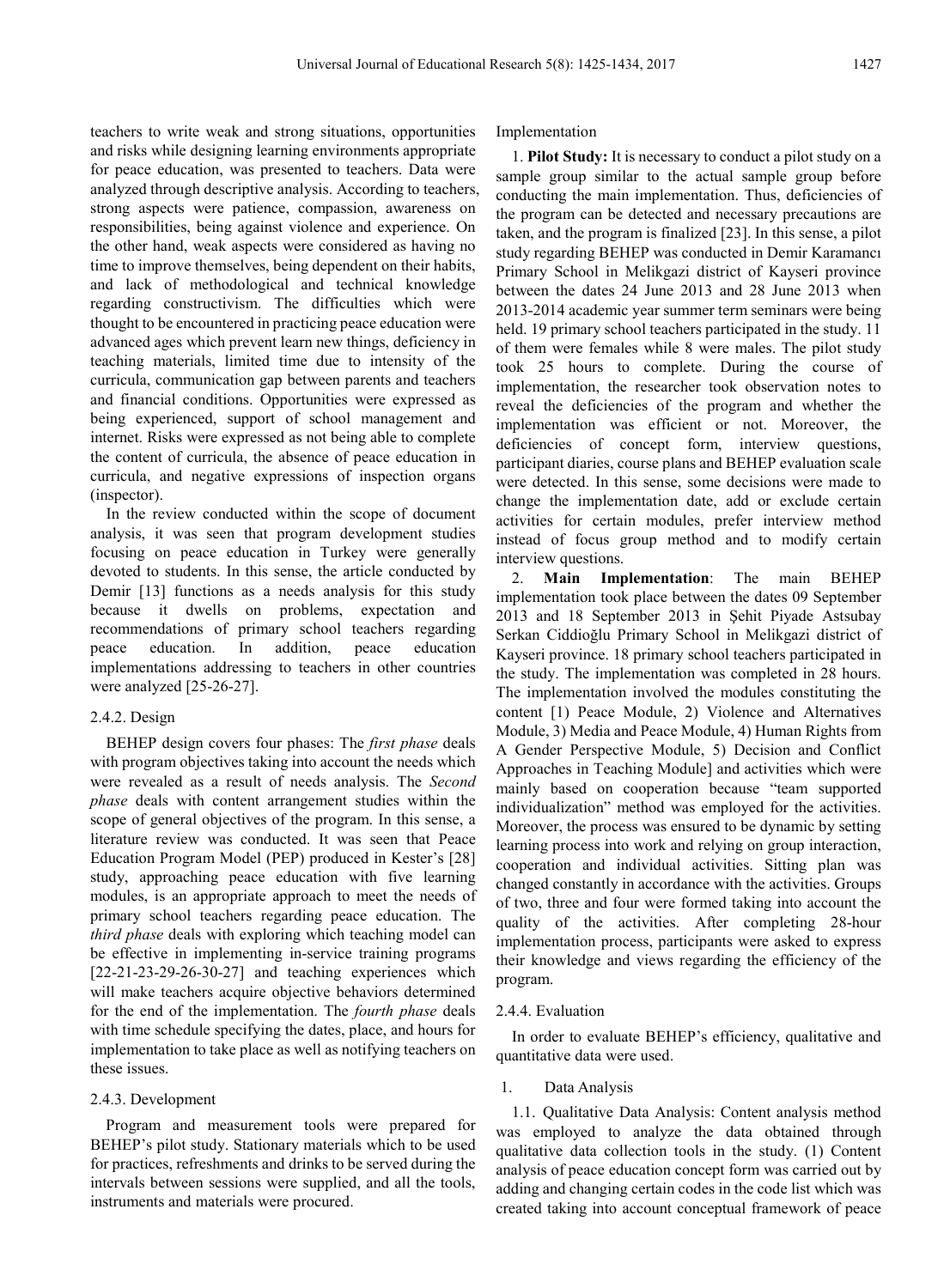education. (2) Analysis of interview records involves transcription of the recorded interviews by the researcher-participant respectively on interview documentation form. Member inspection was employed to raise internal validity and reliability of the study. (3) Analysis of participants' diaries covers detailed and repetitive reading of the diaries by the researcher and marking the significant sections to form codes, themes and sub-themes. (4) Course plans were analyzed formally according to the sample course plan for primary school curricula prepared by MEB. Contextually, they were analyzed taking into account peace education literature.

1.2. Quantitative Data Analysis: Data obtained through BEHEP Evaluation Scale were analyzed by arithmetic mean technique. Arithmetic mean ranges which lay the basis for Likert type scale are as follows: "1.00-1.80=I definitely do not agree", "1.81-2.60=I do not agree", "2.61-3.40=I am hesitant", "3.41-4.20=I agree" and "4.21-5.00=I definitely agree".

# **3. Findings**

The sequence specified in the sub-purposes of the study was implemented for the presentation of the findings. There are four sections of findings.

## **3.1. Findings Regarding the First Sub-Problem**

1*. Findings Obtained from Peace Education Concept Form:* Peace education concept forms were implemented twice, both before and after the implementation, in order to reveal the change in participants' knowledge of BEHEP. Table 1 shows the relevant analysis results.

Considering Table 1, it was seen that frequencies regarding concept definitions increased after BEHEP implementation. When the difference values were examined, it was seen that values corresponding to each concept were positive. This indicates that the education given was efficient to enhance peace education concept knowledge of teachers.

**Table 1.** Conceptual knowledge of participants regarding peace education both before and after BEHEP

|                        | <b>Peace Education Concepts</b> |          |          |                  |                        |                     |                                 |              |  |  |  |
|------------------------|---------------------------------|----------|----------|------------------|------------------------|---------------------|---------------------------------|--------------|--|--|--|
| Implementation<br>Time | Peace                           | Violence | Conflict | Peace<br>Culture | Peaceful<br>Individual | Peaceful<br>Teacher | Peaceful Teaching<br>strategies | <b>Total</b> |  |  |  |
| <b>Before BEHEP</b>    | 115                             | 110      | 67       | 48               | 27                     | 33                  | 27                              | 427          |  |  |  |
| After BEHEP            | 244                             | 168      | 149      | 118              | 97                     | 92                  | 109                             | 977          |  |  |  |
| <b>Difference</b>      | 129                             | 58       | 82       | 70               | 70                     | 59                  | 82                              | 550          |  |  |  |

*2. Findings Obtained from Interviews:*

**Table 2.** Findings regarding the themes derived from the interviews

| Themes                       | $\mathbf F$ | $\frac{0}{0}$ |
|------------------------------|-------------|---------------|
| Peace                        | 230         | 19,25         |
| Violence                     | 203         | 16,98         |
| Conflict                     | 167         | 13,98         |
| Peace culture                | 150         | 12,55         |
| Peaceful individual          | 143         | 11,96         |
| Peaceful teacher             | 144         | 12,06         |
| Peaceful teaching strategies | 158         | 13,22         |
| Total                        | 1195        | 100           |

Table 2 shows content analysis results of interviews conducted with primary school teachers to reveal their views on peace education after the implementation.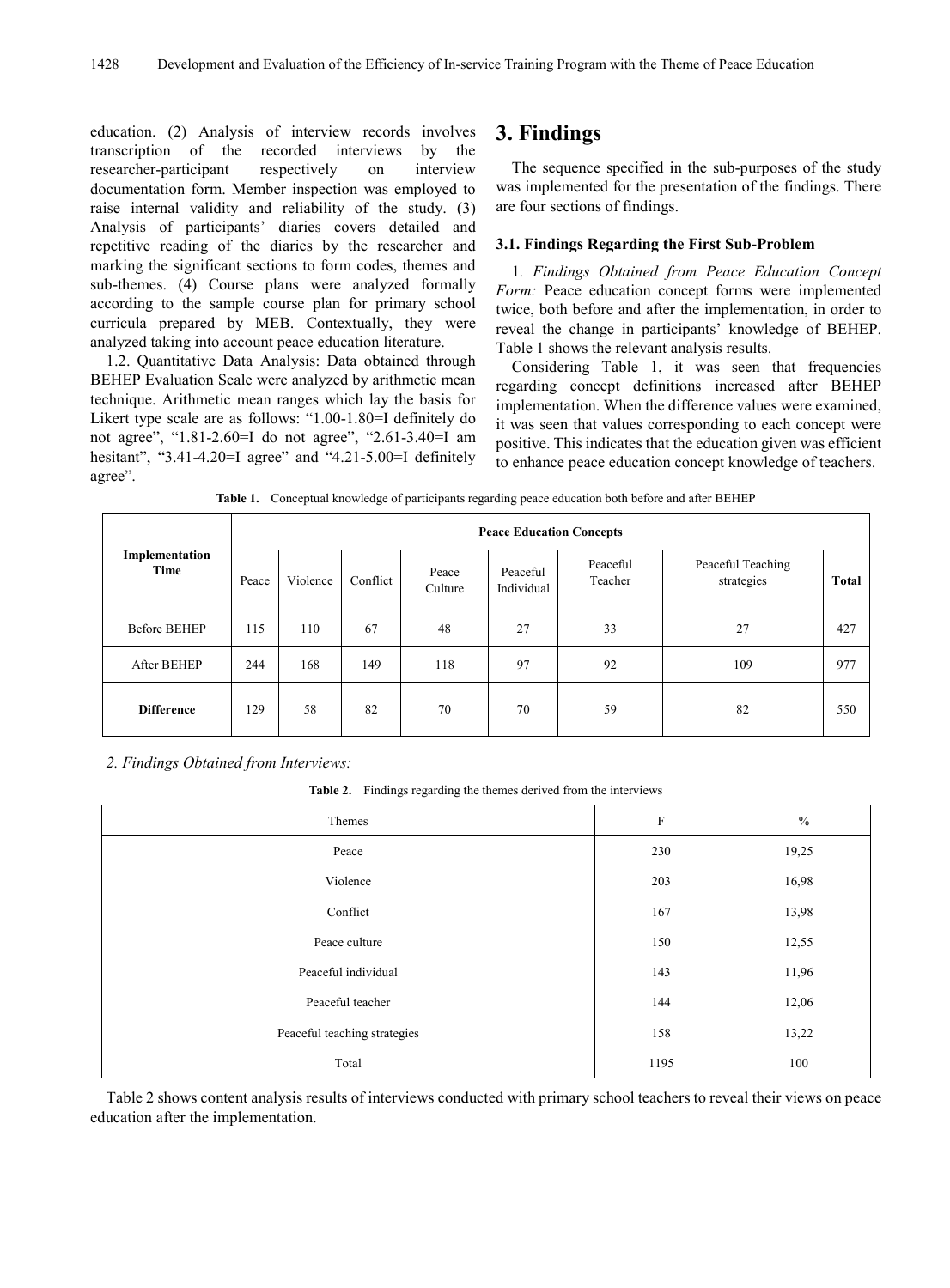It was seen that the concept which was expressed most frequently was peace. Moreover, it was noteworthy that in interview codes, peace was referred to as multi-dimensional and comprehensive concept covering a wide variety of things as well as absence of violence or war. The view of K3, "I learnt that there are two types of peace, which are active and passive, and also, there is personal peace which is about the individual himself", explains this situation. In relation to violence, K7 stated that "the students in the class of a violent teacher are in a constant state of terror; they would not want to participate in the activities to not make mistakes" taking into account the learning environment which explains the influence of violence on learning environment. The opinion frequently expressed by the participants concerning conflict was that there were not only negative conflicts but also the positive ones. K2 stated that, "I used to think that conflict refers to something negative all the time, however, I learnt that it has positive versions as well". In relation to peace culture, K5 stated "as far as I understand, the purpose of peace education is to create a peace culture which can last for years". K14 expressed peaceful individual: "A peaceful individual has to be fair and to support equality." On peaceful teacher, K12 stated professional characteristics of a peaceful teacher by saying, "a peaceful teacher should encourage both students and parents for peace and prevent violence". The concept of peaceful teaching strategies was explained taking into account preparation, practice and evaluation dimensions of teaching process. For instance, K7 drew the attention to preparation by saying, "In order to create a peace environment in the class, the teacher should be prepared in such a way that s/he draws the attention of each student"; K3 expressed his/her opinions on implementation by stating, "I realized that group work is the most common method, I can say that this method is indispensable for peace education". Evaluation was explained by K4 with the following statement: "I reckon that the new constructivist system is similar to peace education. For instance, we assign in-course performance and other performance projects. It is quite similar to peace education as far as I can see".

#### **3.2. Findings Regarding the Second Sub-Problem**

1. Findings Obtained from Interviews: Opinions regarding BEHEP's influence on creating and designing learning environments appropriate for peace education were categorized under two themes which are development of awareness and qualities.

Findings indicated that teachers did not consider their knowledge levels regarding peace education adequate and the education given was influential in raising their awareness levels regarding the peace education. For instance, K14 stated, "I thought peace education was for countries

experiencing war, now I know that it should be integrated into all classes and courses." K11 denoted that "the education was not for teaching theoretically" and they learnt how to intervene in conflicts within the class and to raise people believing in peace.

Views regarding the influence on enhancing qualities focus on internalizing peace, developing positive thoughts on a sustainable peace culture within society, developing educational skills and bringing peaceful teacher qualities. K5 tried to explain this influence with the following statement: "I cannot say that I thoroughly internalize peace, however, I can criticize myself and realize my deficiencies." K17 stated that s/he experience a positive change by saying; "I believed that it is really possible to educate peaceful individuals during the activities." K7: "We employed methods whose names were familiar but never had I used them in the class before." K16: "Only on the first day we had lectures traditionally, then we used various methods, I can use them in the class." K11: "I made progress to be a peaceful teacher." All of these statements revealed that BEHEP was influential in designing education environments suitable for peace education.

2. Findings Obtained from Diaries: Primary school teachers made daily records in diaries regarding BEHEP which reveal the learning statuses. Based on the diaries, it was seen that peace education is associated with knowledge, skills and values. K3's expressions, which were taken from diary, are as follows: "Today, I learnt that peace does not only refer to absence of war. Being only silent and accepting things should not be considered as the real peace, which really makes sense." (K3, 07 September 2013). Some of the participants emphasized the fact that the education they received contributed to their skills of resolving conflicts, controlling anger and effective communication. K1 stated, "Today, we tried to control the anger and being calm at that time. It would be really nice if I could practice it in the class" (K1, 16 September 2013). Another area of acquisition, which was noteworthy in teachers' diaries, was covering values such as empathy, gender equality, justice and tolerance. In this sense, K2 expressed the following statement: "The activity regarding female-male was really nice today. We discussed whether we make a discrimination among students on behalf of a certain gender. I realized that it is really important to pay attention to each statement and behavior when I am in the class now" (K2, 12 September 2013).

3. Findings Obtained from the Course Plans*:* In order to analyze course plans, sample course plan, which can be found in Ministry of National Education's Curricula was taken into account. Accordingly, a peace education course plan evaluation form was prepared. Formal analysis of course plan is based on sample course plan in the curriculum. Contextual analysis was conducted within the scope of peace education literature.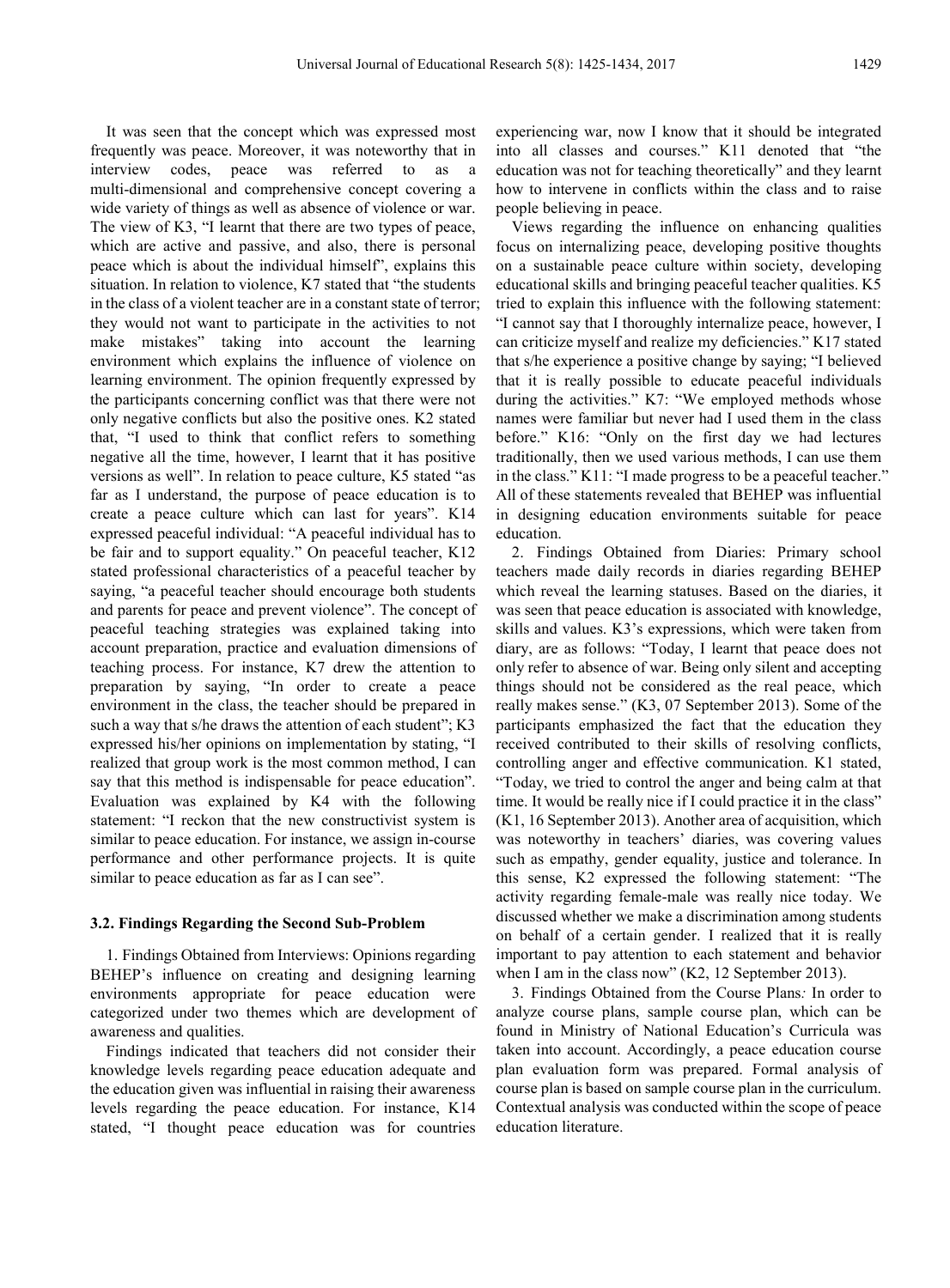| The<br>Appropriateness<br>of Course Plans<br>Prepared by<br>Participants to<br>Peace Education | K1               | K <sub>2</sub>    | K3                | K4 | K <sub>5</sub> | K6 | K7                | K8 | K9 | K<br>10          | K | K12    | K13 | K14 | K15    | K16    | K17 | K18               |
|------------------------------------------------------------------------------------------------|------------------|-------------------|-------------------|----|----------------|----|-------------------|----|----|------------------|---|--------|-----|-----|--------|--------|-----|-------------------|
| Formal<br>appropriateness                                                                      | X                | $\mathbf{v}$<br>л | л                 | Х  |                |    | $\mathbf{v}$<br>A |    | X  |                  | Х | v<br>л | Х   | Х   | X      | v<br>л |     |                   |
| Contextual<br>appropriateness                                                                  | $\boldsymbol{X}$ |                   | $\mathbf{v}$<br>л | л  | A              |    | л                 | Х  | X  | $\mathbf v$<br>л | Х | Х      | Х   | Х   | v<br>л | л      | л   | $\mathbf{v}$<br>△ |

**Table 3.** The appropriateness of course plans prepared by participants to peace education

In the analysis of course plans according to peace education, teaching process explained in the plan was handled by having respects for differences, empathy, and rejection of discriminatory attitude and behaviors. In addition, visual materials, discussion method and question-answer technique, the objective of tolerance towards different opinions, emphasis on solidarity through cooperation, encouraging empathy through sample incidents, determination of alternative evaluation methods and acceptance of students with individual differences were effective in analyzing course plans.

Considering Table 3, all the course plans except one were appropriate for peace education contextually. However, certain course plans had formal deficiencies.

### **3.3. Findings Regarding the Third Sub-Problem**

1. Findings Obtained from Interviews: Views of primary school teachers regarding BEHEP implementation process cover expressions about implementation date and period of the program, the qualities of the hall where implementation took place, consideration of participant needs and qualifications of the practitioner. Some of the views selected from interview data are as follows: K4; "…it was good to learn something new before a new academic term." K1; …I did not have transportation difficulties since the program was implemented in our school." K5; "the period was long enough, when it gets longer, the participation decreases."

2. Findings Obtained from Participant Diaries: Participant diaries indicated that teachers evaluated BEHEP process in the context of activities and organization. One of them was K12: "I can practice the activity in today's class in my classes as well. Activities require accessible and inexpensive materials such as cardboards and pencils" (K12, 11 September 2013). This expression emphasizes the practicability of BEHEP activities. K5 stated certain expression in relation to organization of the implementation: "Today, peace education seminar ended. It was not boring as the previous ones which I had attended for years. There were even snacks and drinks for us for the breaks between sessions. I will attend again if similar seminars are held in the future" (K5, 18 September 2013).

3. Findings Obtained from BEHEP Evaluation Scale:

a. BEHEP Evaluation Scale Teaching Process and Acquisitions:

|                                      | The                |                              | Arithmetic     | Std.          |             |                       |       |           |
|--------------------------------------|--------------------|------------------------------|----------------|---------------|-------------|-----------------------|-------|-----------|
| Scale Dimension                      | Number<br>of Items | I definitely do<br>not agree | I do not agree | I am hesitant | I agree     | I definitely<br>agree | Mean  | Deviation |
| Teaching process<br>and acquisitions | 21                 | 21.00-37.80                  | 38.01-54.60    | 54.81-71.40   | 71.61-88.20 | 88.41-105.0           | 92.05 | 6,71      |

**Table 4***.* Participants' views regarding teaching process and acquisitions

Arithmetic mean value for participants' views regarding BEHEP teaching process and acquisitions was found  $X = 92.05$ and this value corresponds to "I definitely agree" level. Findings indicate that participants had positive opinions concerning BEHEP teaching process and acquisitions.

b. BEHEP Evaluation Scale Organization Design Dimension:

**Table 5***.* Participant views regarding organization design

|                        |                        |                              |                 | Score Interval   |             |                       | Arithmetic<br>Mean | Std.<br>Deviation |
|------------------------|------------------------|------------------------------|-----------------|------------------|-------------|-----------------------|--------------------|-------------------|
| Scale<br>Dimension     | The Number<br>of Items | I definitely do<br>not agree | do not<br>agree | l am<br>hesitant | I agree     | I definitely<br>agree |                    |                   |
| Organization<br>Design |                        | 7,00-12,60                   | $12,67-18,20$   | 18,27-23,80      | 23,87-29,40 | 29.47-35.00           | 31,66              | 2,67              |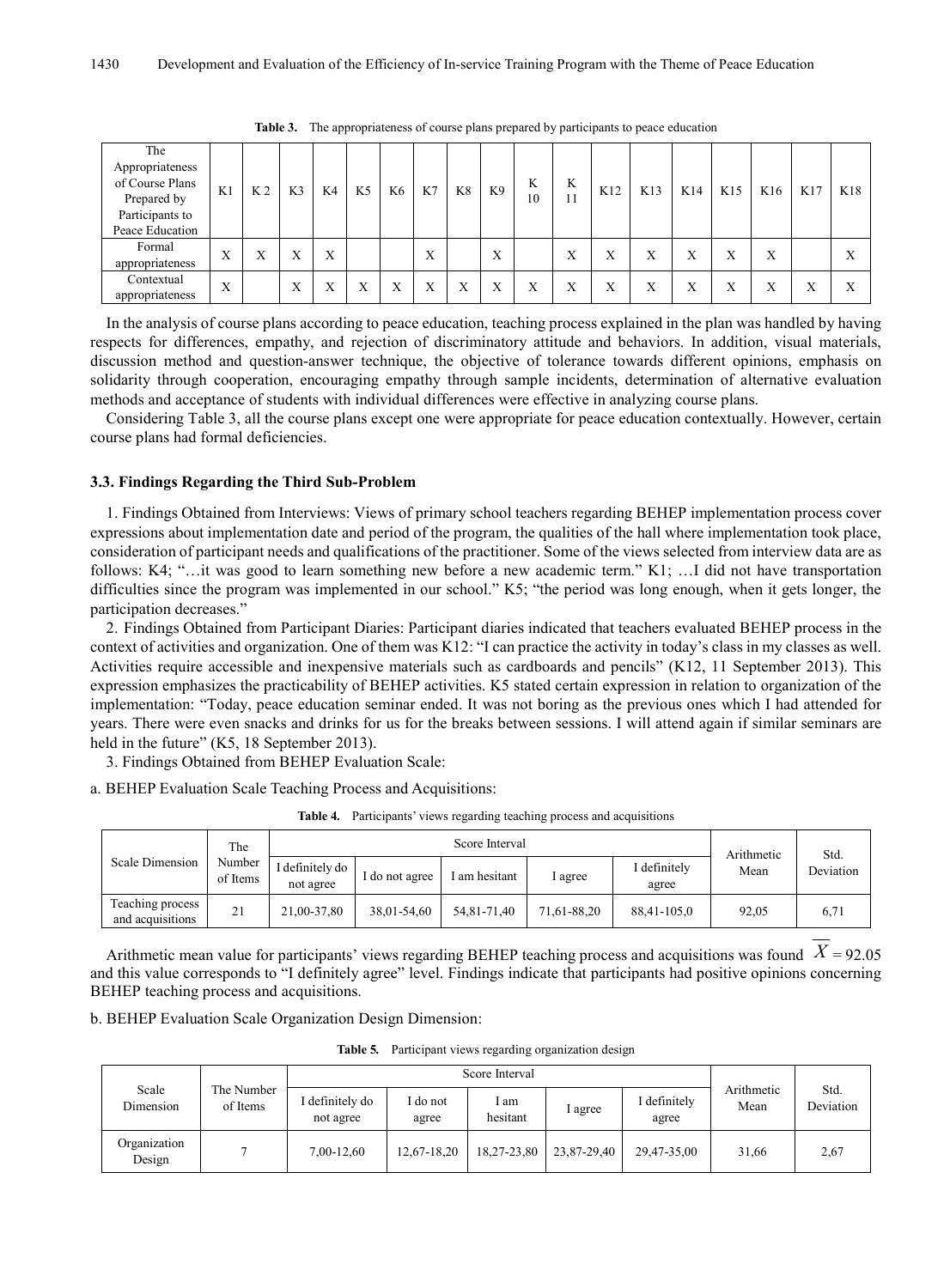Considering Table 5, arithmetic mean value for organization design of implementation was found  $X =$ 31.66 and this value corresponds to "I definitely agree" level. Accordingly, BEHEP's date, period and practitioner's qualifications were positively evaluated by the participants.

#### **3.4. Findings Regarding the Fourth Sub-Problem**

Participants expressed his/her view under the recommendations theme and stated that BEHEP implementation should cover all the primary school teachers. For instance, K9: "this in-service training made me question my habits, each teacher should be trained within the scope of this program." Participants encoded K5, K14 and K17 emphasized the importance of providing peace education in teacher training programs while K1, K3 and K8 suggested that peace education should be included in curricula.

# **4. Discussion and Conclusions**

The findings indicate that primary school teachers had not had knowledge enough on peace education concepts before BEHEP was implemented. This result is similar to the results of the article conducted by [31] in relation to teacher training. Bjerstedt reported that teachers who were willing to participate in peace education lacked the necessary knowledge. Moreover, Demir [13] stated in her article that primary school teachers did not have the necessary knowledge, skills and awareness regarding peace education. Findings which were obtained after the implementation indicate that concept knowledge level of the participants raised. This result is in line with Marthe's [27] article which concluded that peace education program contributed to knowledge of undergraduate students concerning peace and peace education. On the other hand, Sağkal [32] stated that students in experimental group acquired information on the relevant concepts after a peace education program was implemented.

It was found that BEHEP was effective in creating awareness of participants, whose awareness levels regarding peace education was not high enough, after the training was given. As a matter of fact, Kester [28] stated that it is important to clearly express the meaning and purpose of peace education in case certain educators attaches a political value to it. Another result of the article is that findings which support the claim that BEHEP activities encourage participants to internalize peace are in line with results of similar articles in literature [33-34-27]. This makes it clear that BEHEP is successful in achieving the objectives. On the other hand, activities positively influenced participant views to create a social peace culture. It was found that these activities were motivating as well. This result corresponds to UNESCO's [6] assertion that a sharing culture based on freedom, justice, tolerance and solidarity in society can only be possible through education given within peaceful themes. Furthermore, BEHEP contributed to participants in teaching

strategies, methods and techniques as well as alternative evaluation methods. This is because the most commonly employed strategies, methods and techniques in course plans were discovery strategy, cooperative teaching, discussion, case study and dramatization. Staub [35] emphasizes that student centered methods in peace education transform the relations, eliminates the trivialization between individuals or groups, and create an environment in which individuals mind each other's benefits. Bar-Tal, Rosen, and Nets-Zehngut [4]; conducted a article which reported that the attitudes and behaviors that are expected to be acquired by individuals after peace education can only be realized through experimental learning methods. Through BEHEP activities, a progress was observed in primary school teachers' skills of peaceful conflict resolution, realizing the importance of using them and being eager to employ them in the class, controlling anger, and effective communication and listening. These findings are in line with the findings of similar previous articles conducted in relation to peace education [36-37-38-26-39-40-41-42-32-27-43].

Another result derived from findings was that BEHEP activities were considered interesting, participant-oriented and practicable by the participants. Relevant participant views are similar to Sharma's [16] article explaining that it is important to give both theoretical and practical training to teachers so as to ensure employment of these methods within the class and Açıkgöz's [44] article which advocates that in-service trainings should enable participants to be active learners. Participants expressed positive statements on the implementation process and practitioner's qualifications which have an influence on implementation level [45-46]. In addition to practitioner's qualification, the date, period, refreshments served during the breaks were considered appropriate, adequate and positive by the participants. Such elements of the process were stated by Açıkalın[47] Yalın [48]; MEB- EARGED [49]; Gökyer [50] to increase the efficiency of in-service trainings. All in all, BEHEP was considered an education process encouraging active participation, based on active learning, and aiming at experimental learning. BEHEP has aspects similar to various peace education programs held by UNICEF [5].

Participants recommended emphasis on peace education in order to create a social peace culture, peace education studies should cover all the teachers. To them, peace education programs should be included in the curricula of institutions training teachers, and peace education should be given as a separate course in curricula. Taking into account peace education literature, many researchers emphasized the importance of similar elements [8-51-5-25-10-52-53-26-39-2-42-54-55-56-57-13-58-32-59- 60-61-62].

Article results demonstrated that BEHEP is an effective program to raise awareness levels of primary school teachers regarding peace education and enhancing their knowledge skills to design learning environments suitable for peace education. Based on the relevant results, recommendations can be listed as follows: peace education should be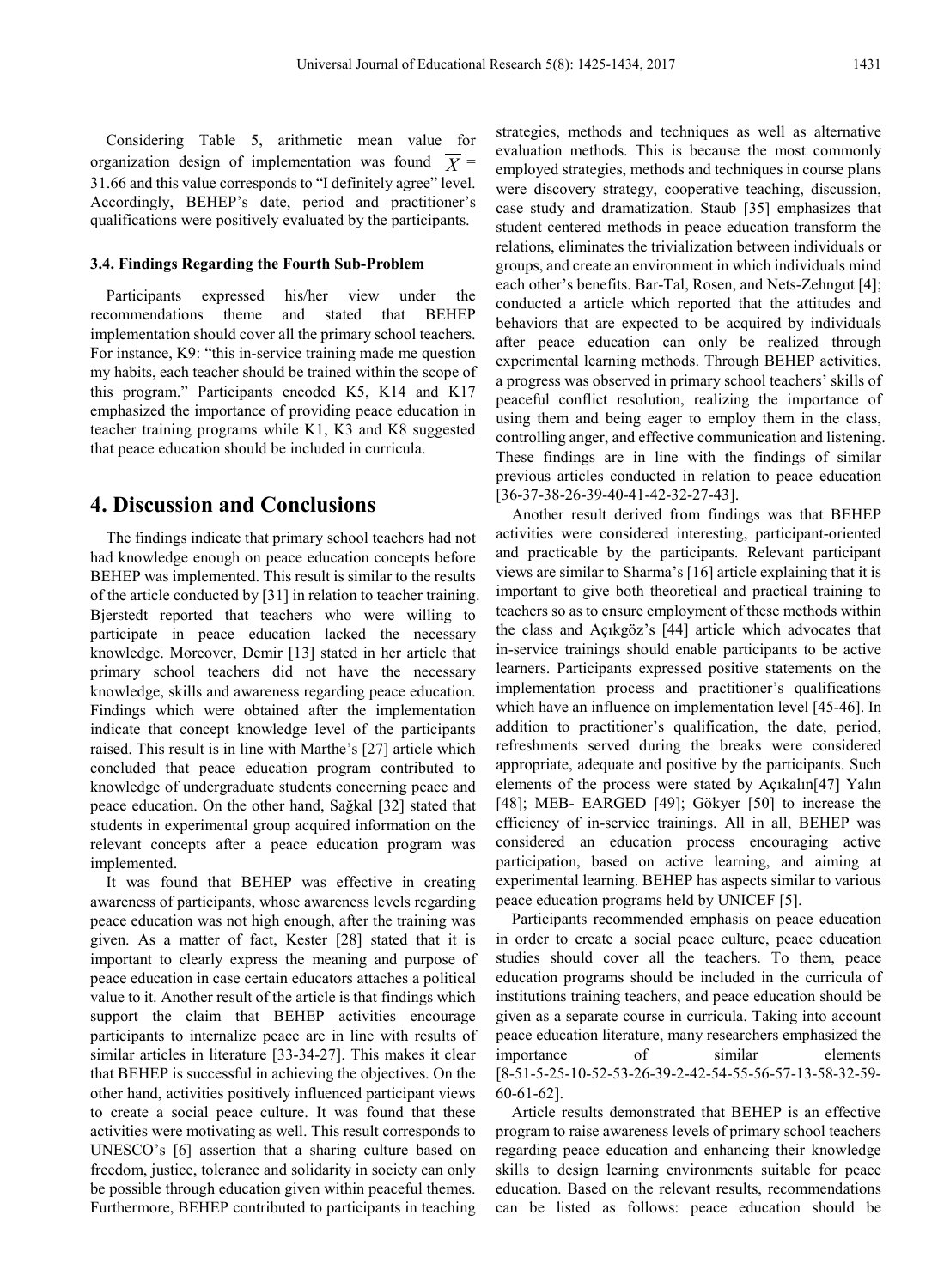integrated into curricula, trainings should be given to enhance proficiencies and competencies of all classroom and branch teachers as well as pre-service teachers, participation in such trainings should be encouraged, and students should be made to adopt peace values.

# **Acknowledgement**

This work was supported by the [ ErciyesUnıversity Scientific Researchs Project Department] under Grant [4211].

# **REFERENCES**

- [1] Turkish Statistical Institute. *Prisons Statistics*. 2013
- [2] Türnüklü, A. Restorative Discipline and School Class A Contemporary Approach to Discipline. Ekinoks. Ankara: 2006
- [3] Kızmaz, Z. A Theoretical Approach to the Roots of Violence Behaviors at Schools. *C.U. Journal of Social Science* 30(1): 47-70. 2006.
- [4] Bar-Tal D., Y. Rosen, and R. Nets-Zehngut. *Peace education in societies involved in intractable conflicts: Goals, conditions, and directions.* In *Handbook on Peace Education,*  edited By G. Salomon, and E. Cairns, 21-43. New York: Psychology Press. 2010.
- [5] Fountain, S. *Peace Education In UNICEF, UNICEF Staff Working Papers.* Working Paper Education Section Programme Division UNICEF. New York: PDED. 1999.
- [6] United Nations Educational Scientific and Cultural Organization. *Framework For Teachers*. India: New Delhi. 2005.
- [7] Ekpoh, U. I. Assessing The Institutionalizatıon Of Peace Education And Peace Culture At Post Prımary School Level In Calabar Education Zone, Cross River State, Nigeria. *International Journal of Education and Research* 3(7): 175-182. 2015.
- [8] Reardon, B. *Education For Global Responsibility: Teacher Designed Curricula For Peace.* New York: Teachers College Press. 1988.
- [9] Harris, I. Evaluating Peace Education*.* Paper presented at the Annual Meeting Of American Educational Research Association, Chicago, June, 21-25. 2003.
- [10] Harris, I., and M. Morrison. *Peace education* (2nd ed.). Jefferson, NC: McFarland. 2003.
- [11] Johnson, D., and R. Johnson. Essential Components Of Peace Education. *Theory Into Practice 44*(4): 280-292. 2005b.
- [12] Johnson, D., and R. Johnson. *Peace Education In The Classroom: Creating Effective Peace Education Programs.* In *Handbook On Peace Education,* edited By G. Salomon, and E. Cairns, 223-240. New York: Psychology Press. 2010.
- [13] Demir, S. An Overview of Peace Education in Turkey: Definitions, Difficulties, and Suggestions: A Qualitative Analysis. *Educational Sciences: Theory & Practice* 11(4): 1727- 1745. 2011.
- [14] Budak, Y. Training for Teachers in terms of Total Quality Management Service Training Needs And Approach to Program." *Milli Eğitim Dergisi* 140. 1998.
- [15] Dori, Y. J., and O. Herscovitz. A Case-Based Long-Term Professional Development Of Science Teachers. *International Journal Of Science Education* 27 (12):1413–1446. 2005.
- [16] Sharma, S. R. *Modern Teaching Strategies.* New Delhi: Omsons Publications. 2000.
- [17] Gökdere, M., and S. Cepni. A Study on the Assessment of the In-service Needs of the Science Teachers of Gifted Students: A Case for Science Art Center. *Journal of Gazi Educational Faculty* (24)2: 1-14. 2004.
- [18] Seferoğlu, S.S. Qualifications, Standards and Information Continuing Vocational Training of Teachers in Light of Developments in Technology*.* Paper presented at the annual meeting Reflections on Education IX: National Symposium on Turkey's Teacher Training Dilemma, 204-217. 2009.
- [19] Önen, F., H. Mertoğlu, M. Saka, and A. Gürdal. The Effects of In-Service Training on Teachers' Knowledge about Teaching Methods and Techniques: Öpyep Case. *Journal of Kırşehir Education Faculty (KEFAD)* 10: *3.* 2009.
- [20] Tekin, S., and S. Yaman. The Evaluation Scale of in-Service Education Program: The Development of Teachers' Form. *Journal of Kırşehir Education Faculty (KEFAD)* 9(3): 15-26. 2008
- [21] Çakır, I. A Study For Science Teachers To Develop Their İnformation And Skills About Designing And Using İnstruction Sustaining Materials. Master's Thesis, Karadeniz Technical University. 2004.
- [22] Kaya, A Developing a Laboratory Program for Physics Teachers' In-Service Needs: A Model For Suggestion." Doctoral Thesis, Karadeniz Technical University. 2003.
- [23] Tekin, S. Development An Inservice Programme Concerning Conceptual Understanding and Concept Teaching For Chemistry Teachers And Investigation Of Its Influence In Practice. Doctoral Thesis, Karadeniz Technical University. 2004.
- [24] Yalın*,* H. I., L. Hedges, and S. Özdemir. "In-Service Training Program Development Handbook: Turkey's Ministry of National Education." *Education and Science* 20 (102): 3-12. 1996.
- [25] United Nations Educational Scientific and Cultural Organization. *Learning the Way of Peace A Teachers' Guide to Peace Education.* New Delhi: United Nations Educational, Scientic and Cultural Organization. 2001.
- [26] National Council Of Educational Research And Training. Department of Educational Psychology and Foundations of Education National Council of Educational Research and Training. Sri Aurobindo Marg: New Delhi. 2006.
- [27] Marthe, N.T. "Peace Education" Master Of Arts In Peace Education Curriculum Development, University For Peace. 2012.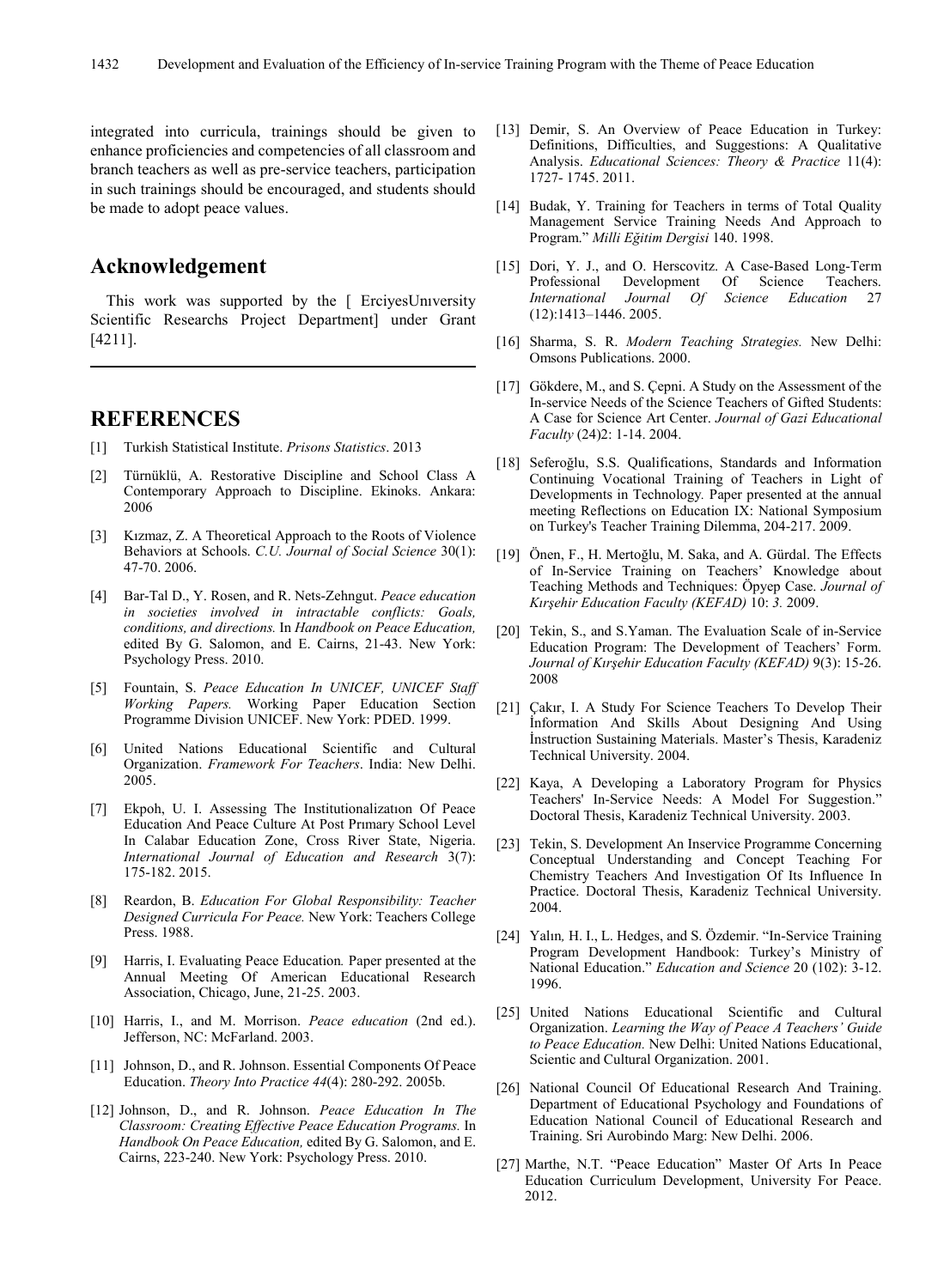- [28] Kester, K. "Developing Peace Education Programs: Beyond Ethnocentrism and Violence Peace Prints: South Asian*." Journal of Peacebuilding* 1(1): 1-28. 2008.
- [29] Şenel, T. Investigating The Effectiveness Of İn-Service Course Programme For Science And Technology Teachers About Alternative Measurement And Assessment Technics. Master's Thesis, Karadeniz Technical University. 2008.
- [30] Çınar, S. Development Of An In-Service Education Program Concerning Science-Technological-Society (Sts) Approach For Primary Teachers And İnvestigating İts Effectiveness." Doctoral Thesis, Karadeniz Technical University. 2011.
- [31] Bjersted, A. *Developing Preparedness For Peace: Objectives, Methods, Difficulties And Possibilities In Peace-Related Education.* Peace Education Reports. Department Of Educational And Psychological Research, Lund University, Malmo: Sweden. Report No.18. 2003.
- [32] Sağkal, A. Investigating The Effect Of Peace Education Program On The Sixth Grade Elementary Students' Aggressiveness Tendencies, Empathy Levels, And Perceptions Related To Peace. Master's Thesis, Dokuz Eylül University. 2011.
- [33] Genç, G. O. Evaluating Peacebuilding İnitiatives Using Multiple Methodologies: Lessons Learned From A Greek – Turkish Peace Education. Master's Thesis, Sabancı University. 2006.
- [34] Türnüklü, A., T. Kaçmaz, S. Gürler, A. Kalender, F. Zengin, and B. Sevkin. The effects of conflict resolution and peer mediation education on students' empathy skills. *Education and Science 34* (153): 15-24. 2009.
- [35] Staub, E. From. Healing Past Wounds To The Development Of Inclusive Caring: Contents And Processes Of Peace Education. In Peace Education: The Concept, Principles, And Practices Around The World, edited by G. Salomon, and B. Nevo, 73-86. Mahwah, NJ: Lawrence Erlbaum Associates Publishers. 2002.
- [36] Shapiro, J., J. Burgoon, C. Welker, and J.Clough. "Evaluation Of The Peacemakers Program: School – Based Violence Prevention For Students In Grades Four Through Eight." *Psychology In The Schools* 39(1): 87-100. 2002.
- [37] Johnson, D., and R. Johnson. Implementing The Teaching Students To Be Peacemakers Program. *Theory Into Practice 43*(1): 68–79. 2004.
- [38] Spears, S. C. "Freedom's children: Fifth graders perceptions of the effects of peace education in the form of Kingian nonviolence." Doctoral Dissertation, Available from Proquest Dissertations and Theses database, UMI No. 3135916. 2004.
- [39] Tapan, C. Examination Of The Peace Education Programme's Effects On The Conflict Resolution Skills Of Students. Master's Thesis, Dokuz Eylül University. 2006.
- [40] Kadivar, S. Toward A New Paradigm: Multicultural Peace Education." Doctoral Dissertation, Available from Proquest Dissertations and Theses database, UMI No. 3274991. 2007
- [41] Walker, C. E. Teaching Students To Be Peacemakers: Implementing A Conflict Resolution And Peer Mediation Training In A Minneapolis  $K - 6$  Charter School. Doctoral Dissertation, Available from Proquest Dissertations and Theses database. UMI No. 3250168. 2007.
- [42] Coşkuner, E. The Analysis Effect Of The Peace Education To Students Violence. Master's Thesis, Dokuz Eylül University. 2008.
- [43] Taber, N. Pedagogical Discourses Of Gender, Peace And Equality: Jane Addams Children's Book Awards. Journal of Peace Education 12(1):1-14. 2014.
- [44] Açıkgöz, K.U. Active Learning (9th ed). İzmir: Biliş Publishing. 2007.
- [45] Paykoç, F., and F. Schorn. Strengthening Inservice Education for Teachers and Educational Leaders in Türkiye (Final Report). Turkish National Education Development Project. Ankara: Ministry of National Education. 1993.
- [46] Karaca, A. Primary School Teachers Opinions About In Service Training Programs (Mudurnu Case). Master's Thesis, Abant İzzet Baysal University 2010.
- [47] Açıkalın, S. Private and Public Organizations In Service Training Barriers. *Hacettepe University Journal of Education* 6: 111-119. 1991.
- [48] Yalın, H. I. Evaluation of In-Service Training Programme. *National Education,* 150. 2001.
- [49] Turkey's Ministry of National Education (MEB- EARGED). *Determination of the Classroom Teacher In-Service Training Needs.* Ankara: MEB. 2008.
- [50] Gökyer, N. The Problems And Priority Issues Of Teachers They Need In The Process In-Service Training. The Journal of Turkish Social Research 16: 2. 2012.
- [51] Johnson, D., and R. Johnson. Reducing School Violence Through Conflict Resolution. Alexandria, Virginia: Association For Supervision and Curriculum Development. 1995.
- [52] Bar-Tal D. The Elusive Nature of Peace Education. Journal of Social Issues 60 (2): 253- 271. 2004.
- [53] Kamaraj, I., and A. Kerem. A Unıversal Overlook To 'Peace' Value In Early Chıldhood Perıod I. *The Journal of Academic Social Science Studies* 15:93-104. 2004.
- [54] Deveci, H., F. Yılmaz, and R. Karadağ. Pre-Service Teachers' Perceptions Of Peace Education. Eurasian Journal of Educational Research 30: 63-80. 2008.
- [55] Harber, C., and N. Sakade. Schooling For Violence And Peace: How Does Peace Education Differ From 'Normal' Schooling. *Journal Of Peace Education* 6 (2): 171-187. 2009.
- [56] Keskin, S., and Y. Keskin. Place of "Peace" as a Value in Primary School Social Studies Curricula and the Courses in the Scope of Social Studies in Turkish Republican Period*. Journal of Values Education,* 7(17): 69-92. 2009.
- [57] Tutkun O.F., and Y. Aksoyalp. Dimensions of Teacher Training Curricula in The 21st Century. *Selçuk University Journal of Institute of Social Sciences* 156 - 169 2010.
- [58] Pişkin, M., S. Öğülmüş, and M. Boysan. *Creating a Safe School Environment: Teacher and Administrator Handbook.*  Ankara University. 2011
- [59] Yılmaz, O. 2011. Inclusive, Unprejudiced Leaders for Education: Teachers and Youth Workers for Peace Education Guide. Accessed March 2013. http://www.kayadcommunitycenter.com/kayad-life-tr.pdf